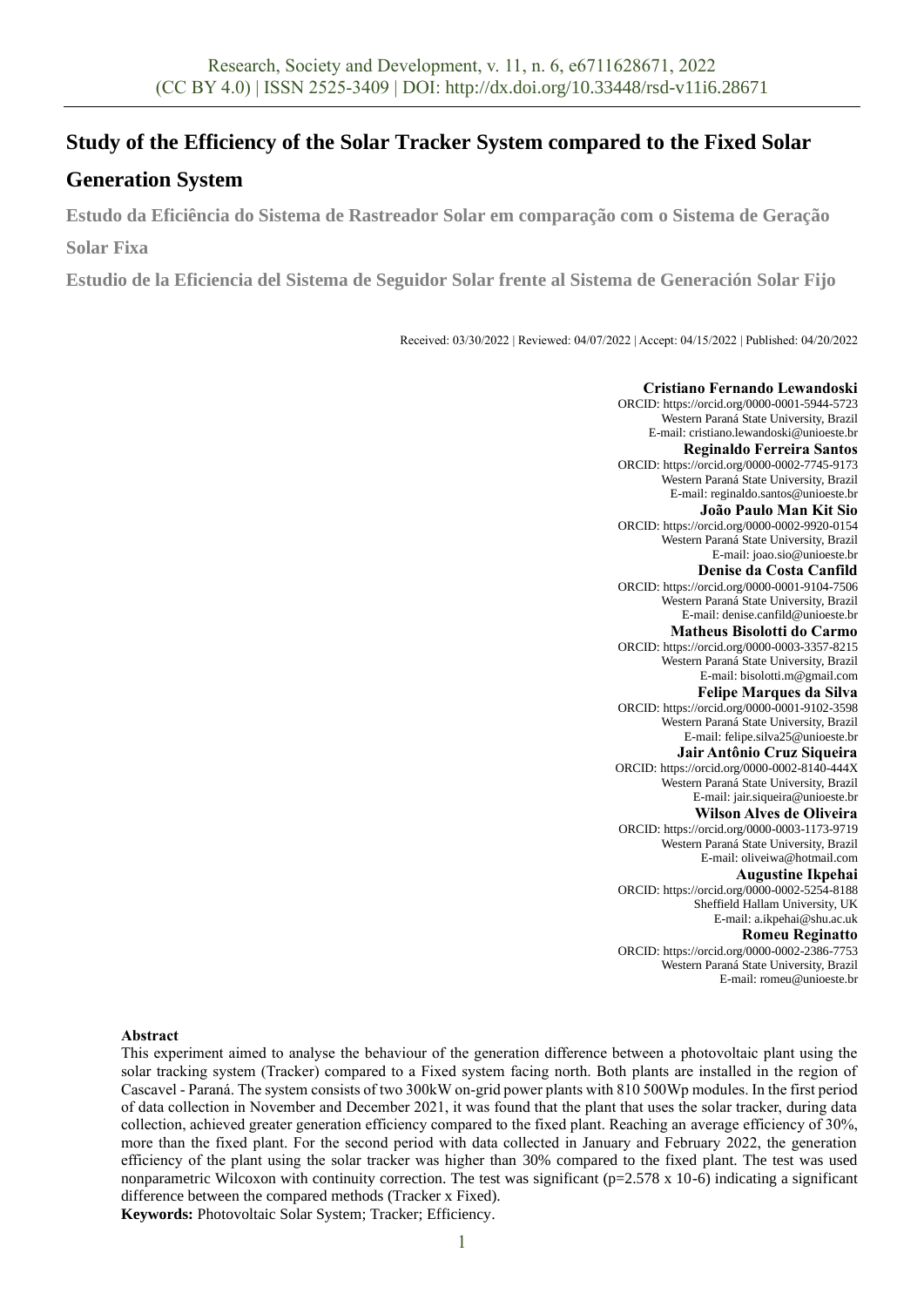#### **Resumo**

Este experimento teve como objetivo analisar o comportamento da diferença de geração entre uma usina fotovoltaica utilizando o sistema de rastreamento solar (Tracker) em comparação com um sistema Fixo voltado ao norte. Ambas as usinas instaladas na região de Cascavel - Paraná. O sistema consiste em duas usinas on-grid de 300kW com 810 módulos de 500wP. No primeiro período de coleta de dados no mês novembro e dezembro 2021, verificou-se que a usina que utiliza o rastreador solar, durante a coleta de dados, alcançou maior eficiência de geração em comparação com a usina fixa. Atingindo uma média de eficiência de 30%, a mais que a usina fixa. Para o segundo período com os dados coletados em janeiro e fevereiro de 2022, a eficiência de geração da usina utilizando o rastreador solar ficou superior aos 30% em comparação com a usina fixa. O teste utilizou-se não paramétrico de Wilcoxon com correção de continuidade. O teste foi significativo (p=2,578 x 10-6) indicando diferença significativa entre os métodos comparados (Tracker x Fixo). **Palavras-chave:** Sistema Solar Fotovoltaico; Rastreador solar; Eficiência.

#### **Resumen**

Este experimento teve como objetivo analizar o comportamento da diferença de geração entre uma usina fotovoltaica utilizando o sistema de rastreamento solar (Tracker) en comparación con um sistema Fixo voltado ao norte. Ambas usinas instaladas en la región de Cascavel - Paraná. El sistema consta de dos usinas conectadas a la red de 300kW con 810 módulos de 500wP. No primeiro período de coleta de dados no mês novembro e dezembro 2021, verificou-se que a usina que utiliza o rastreador solar, durante a coleta de dados, alcançou maior eficiência de geração em comparação com a usina fixa. Atingindo uma média de eficiência de 30%, a mais que a usina fixa. Para o segundo período con dados coletados en enero y febrero de 2022, una eficiencia de geração da usina utilizando o rastreador solar ficou superior aos 30% em comparação com a usina fixa. O teste utilizou-se não paramétrico de Wilcoxon com correção de continuidade. O teste foi significativo (p=2,578 x 10-6) que indica una diferencia significativa entre los métodos comparados (Tracker x Fixo).

**Palabras clave:** Sistema Solar Fotovoltaico; Seguidor solar; Eficiencia.

### **1. Introduction**

Energy is one of the main factors for the development of a nation. A huge amount of energy is extracted, distributed, converted, and consumed in global society on a daily basis. In recent years, energy demand is increasing exponentially, while conventional energy reserves are rapidly depleting. Like, for example, China, had great growth but was not compatible with its conventional energy reserves (Said, 2018).

A solution may be the use of solar energy, which allows the implementation of a local production system, which brings benefits in terms of economics and efficiency since energy losses in transport are minimized. However, a disadvantage attributed to photovoltaic generation is the low efficiency of energy conversion. More and more researchers are studying different ways to improve the efficiency of photovoltaic systems (Venkateswari, et al., 2019).

The use of photovoltaic plants can be a solution for medium and large generations and may have some constructive alternatives.

One of the alternatives is fixed solar plants, which use high-efficiency solar modules fixed to the ground structures in a fixed way positioned to the north, obtaining the best performance by increasing in this position the intensity of the light that falls on it in the average of the year (Jaszczur, et al., 2021).

Another alternative is research on photovoltaic cell technologies to increase cell conversion efficiency and the use of bifacial modules (Khan, et al., 2019).

Another alternative used is the implementation of solar tracking devices (TRACKER), which aim to increase the efficiency of energy generation by keeping the panels perpendicular to the direct irradiance most of the time, thus capturing a greater amount of irradiance, achieving an increase of more 28% in power generation can be achieved with the use of singleaxis solar trackers and up to 36% with two-axis solar trackers, depending on the geographical conditions of the installation site and the configuration of the automation system (Melo, et al., 2017).

Solar trackers are a set of automated solar modules that follow the sun to increase generating power, this technology keeps the panels always aligned with the sun. There are three types of solar tracking systems are single axis, dual axis, and triple axis tracking system. In a solar tracking system, automation control is one of the most important items for the security of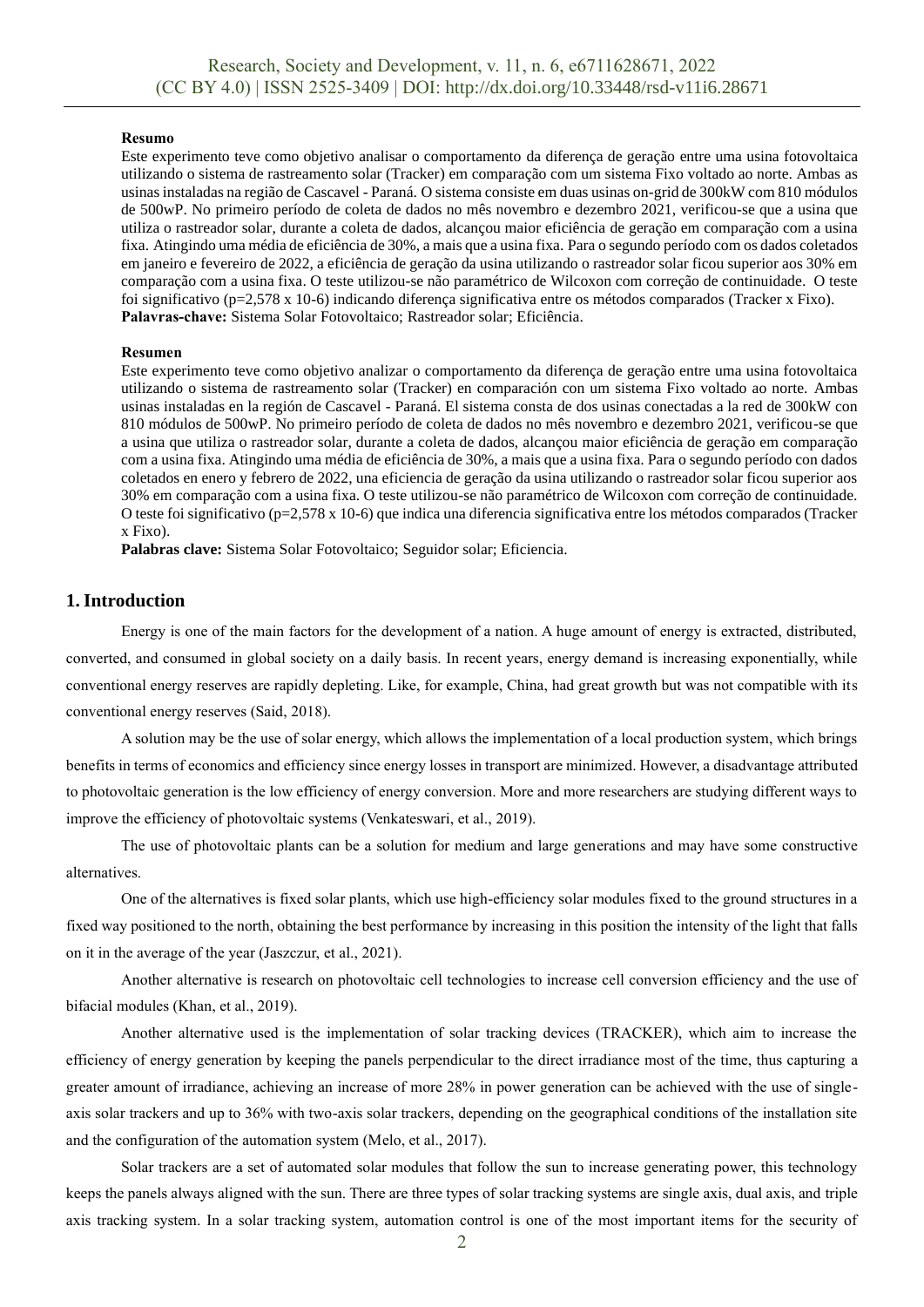continuous correction of the positioning of the plant in relation to the sun. As for tracking technology, they can have microprocessors and optical sensors, date and time-based algorithms (Lewandoski, et al., 2022), or a combination of both. The date and time tracking strategy have a computer or processor that calculates the position of the Sun employing algorithms that use date, time, and geographic data.

The resources of fossil fuels are increasingly limited and, in addition, their use results in global warming due to the emission of gases. To provide sustainable energy production and a clean world in the future, there is a growing demand for energy from renewable sources such as Solar, Wind, Biodigesters, and Hydrogen (Ochoa, et al., 2019).

Our country is rich in renewable sources. Brazil's renewable electricity matrix is 141,932 MW. In the total renewable energy potential, solar energy has a maximum percentage of 3% in the total generation of the country's renewable electricity matrix.

### **2. Materials and Methods**

The experiment was carried out in the city of Cascavel, Paraná. The geographic location of the Fixed Solar plant is defined by the coordinates of latitude 24°54'57.58" South and longitude 53°21'10.07" West, with an approximate altitude of 750 meters, and the geographic location of the Tracker solar plant by the coordinates of latitude 25 °21' 27.61" South and longitude 53°30'53.54" West, with an approximate altitude of 745 meters.

The photovoltaic system consists of 810 monocrystalline photovoltaic modules from the Risen Solar Technology brand. The module has an efficiency of 20.6% and a maximum power of 500Wp with a current of 11.68A, and a voltage Vmpp 42.88V, totaling 405kWp of installed power, below (Figure 1) shows the solar tracker system and a (Figure 2) shows the fixed solar generation system.



**Figure 1.** Tracker photovoltaic system installed in Cascavel, Paraná.

Source: Authors.

For the experiment in question, 15 Tracker lines with 54 modules in line were assembled, tracking the sun from east to west according to the automation developed using a time-based algorithm, according to the time, day, and month of the year.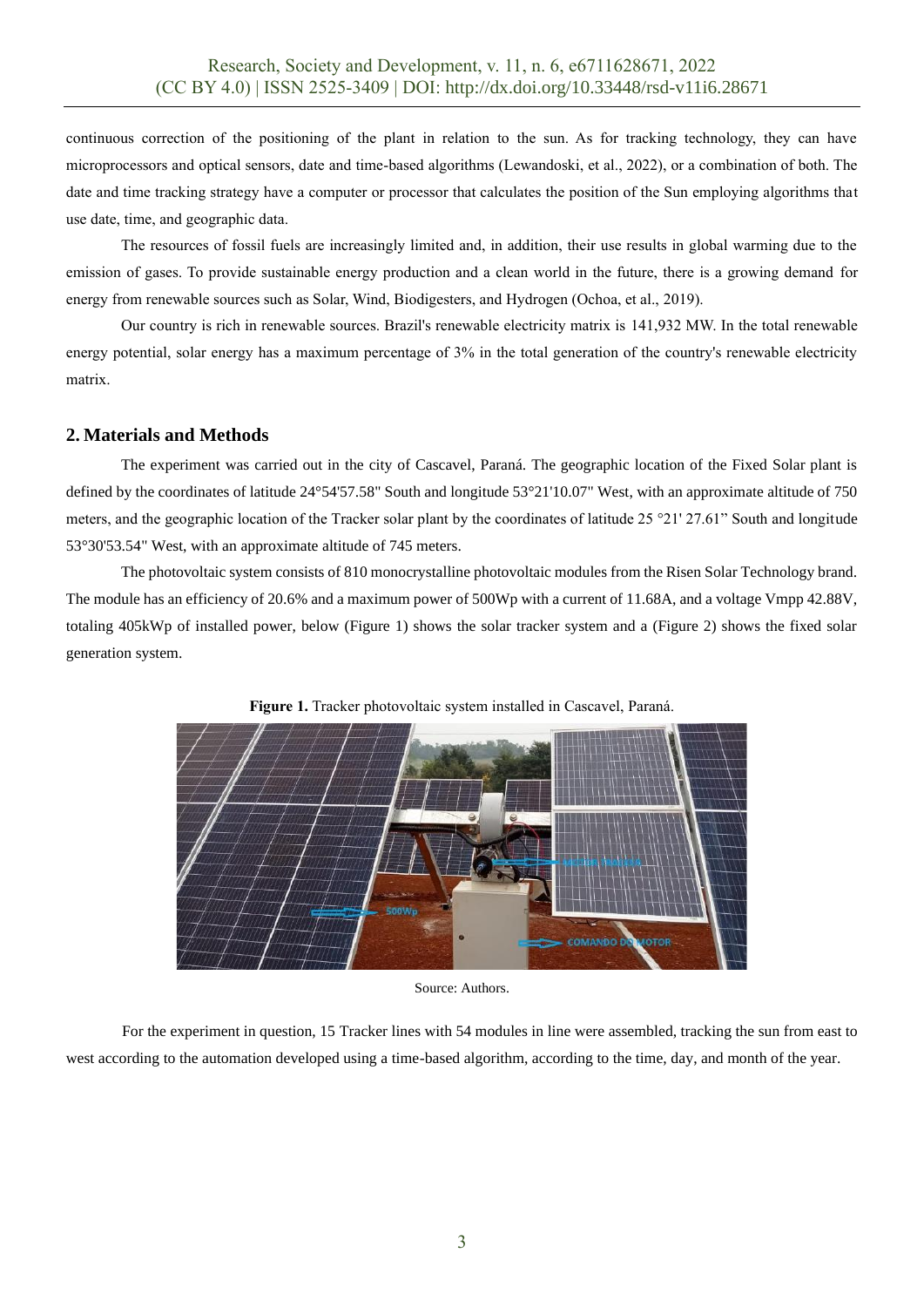

**Figure 2.** Fixed photovoltaic system installed in Cascavel, Paraná.

Source: Authors.

In the fixed solar plant, the sets are of 6 modules per ground structure, the experiment developed used two lines with a total of 810 modules, all facing north.

The solar inverters used for the experiment were five 60kW, three-phase, 90A SOFAR brands, below is the image (Figure3).



**Figure 3.** Inverter SOFAR 60kW.

Source: https://www.sofarsolar.com

The efficiency of the 60kW Sofar inverter is 98.6% as shown in the graph below (Graphic 1).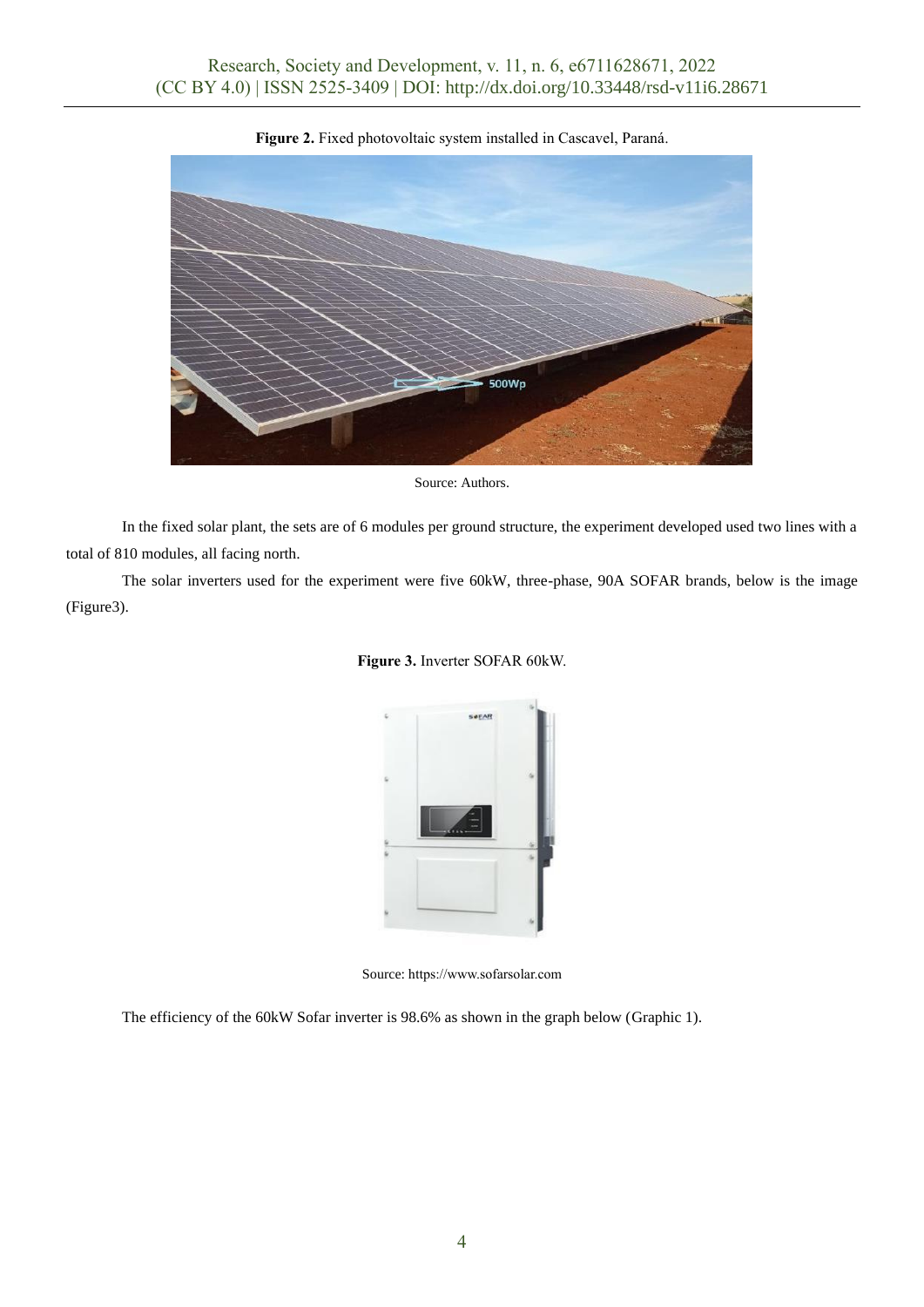

**Graphic 1**: Inverter efficiency curve (Sofar 60kW).

Source: [https://www.sofarsolar.com](https://www.sofarsolar.com/)

Data collection was divided into two periods, the first covering the months of November and December 2021, and the other covering the months of January and February 2022, each with 30 days of collection. The experiment considered the factors that affect the generation of photovoltaic energy between a fixed plant and a plant with a Tracker such as the orientation of the photovoltaic modules between the fixed plant and the plant with a tracker and the tracking of the sun performed by a plant that uses the tracker.

In the first part of the experiment, data were collected from a fixed plant with a north orientation is recommended for a better generation, with an inclination of 24°.

Below in figures 4 and 5, the production data collection of a fixed 300kW plant refers to the first and last month of collection.



**Figure 4.** Solarman Monitoring November 2021 Fixed 300kW Power Plant.

Source: Authors.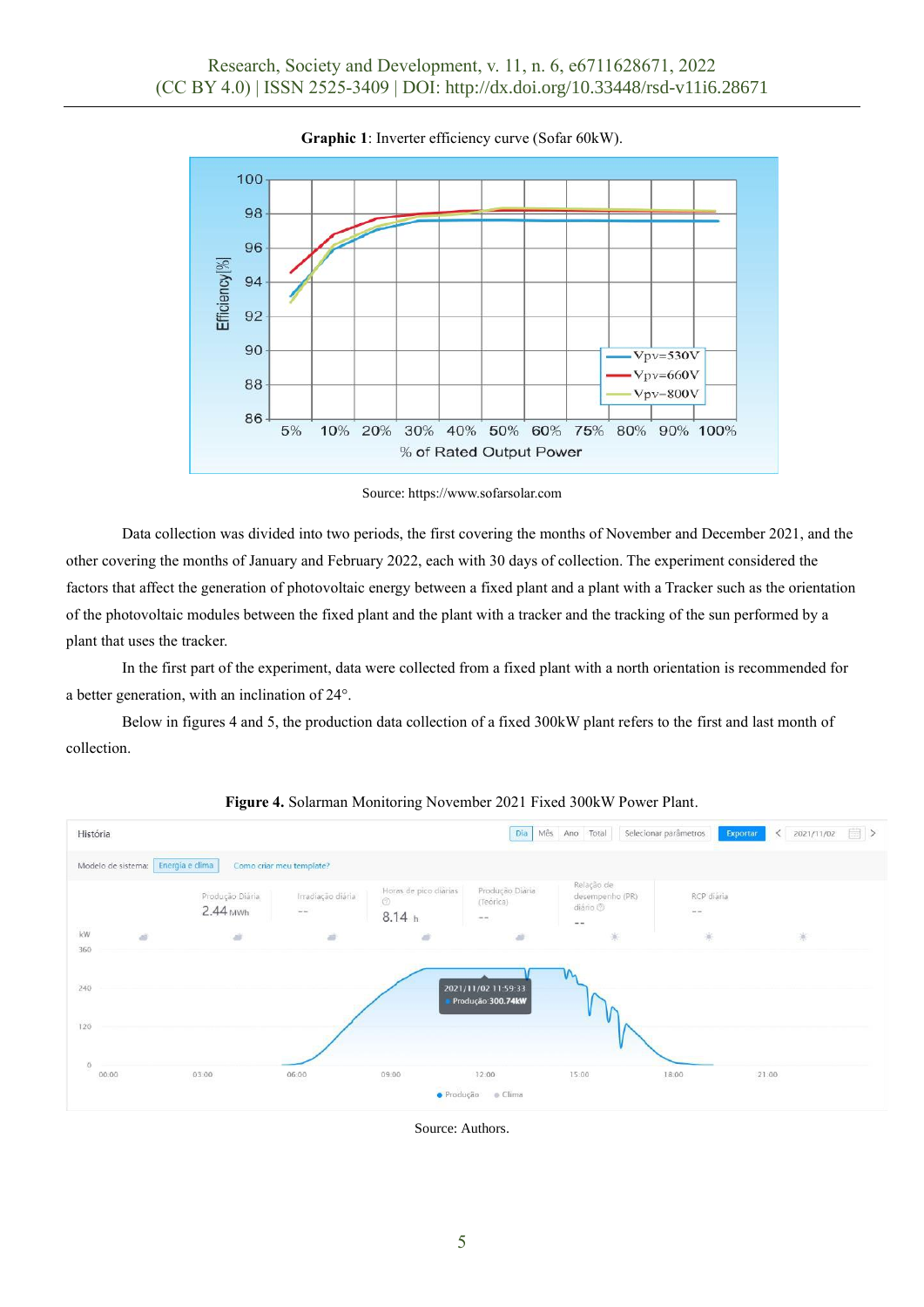

#### **Figure 5.** Solarman Monitoring February 2022 300kW Fixed Power Plant.



The other method is a single-axis tracking system. The single-axis solar tracking system has one degree of freedom that acts as an axis of rotation. The tracker's axis of rotation is typically aligned for the movement of the modules from East to West following sunrise and sunset. Motion direction is developed with advanced tracking algorithms. This model is capable of tracking and following the Sun's intensity to obtain maximum output power, regardless of engine speed. The system can be applied in small to large plants (Lewandoski, et al., 2021).

The motor chosen for the proposed system is a DC slew drive with geared motor. It is used to achieve the desired speed to move the panel according to the position of the sun. 24V DC voltage is used for this application. The most important effect of using geared DC motor in a single-axis tracking system is to achieve mechanical stability of the PV array without spending too much power on DC motors.

The DC motor works off-grid isolated from the generation powered by PV modules independent of the system, charge controller, and two 12V – 7Ah batteries as shown in figure 6 below.



**Figure 6.** Tracker Motor Drive Frame.

Source: Authors.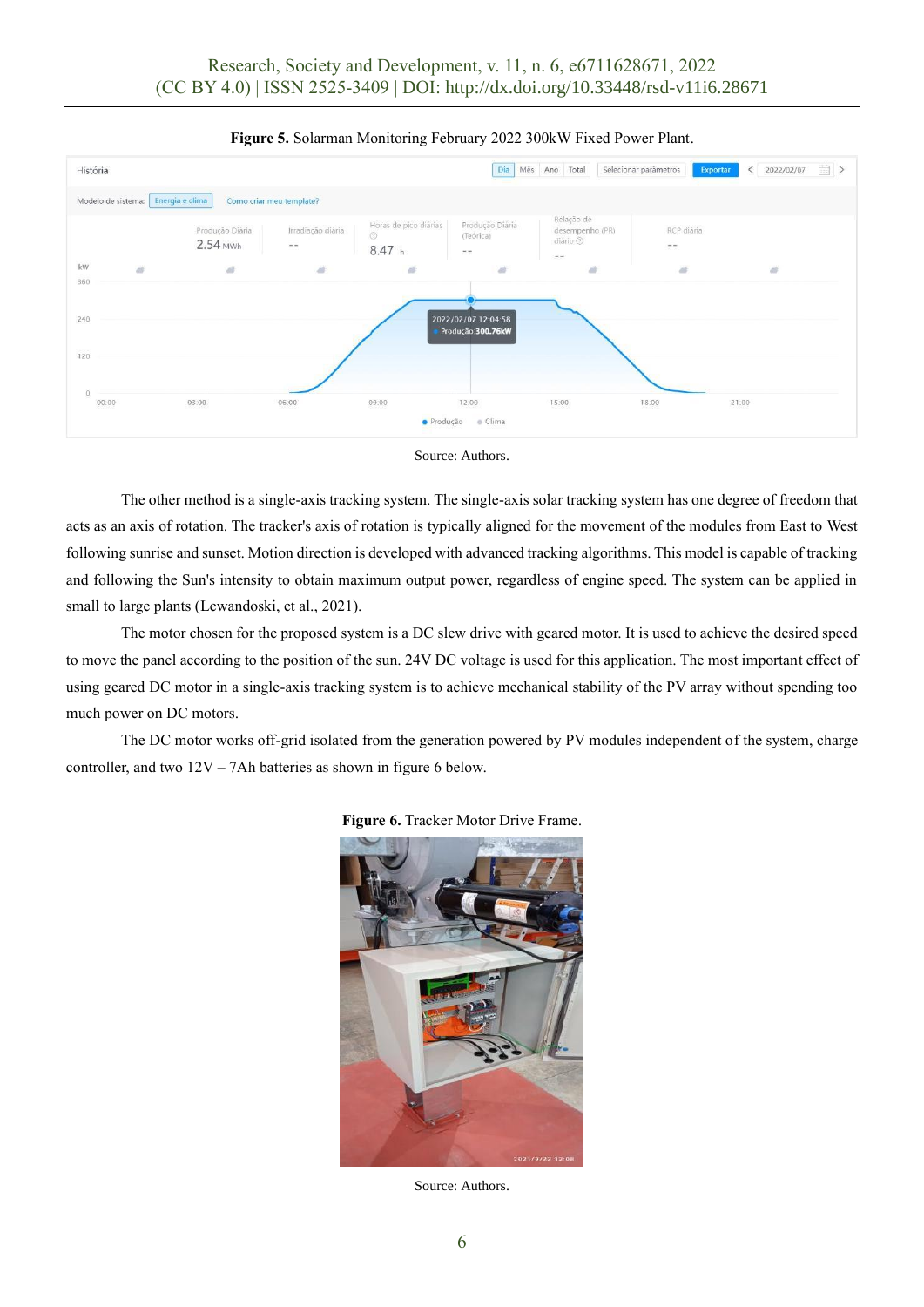The energy generation data were obtained through the Solarman website, as well as the values of power, current and electrical voltage supplied by the system inverter. In short, the data provided by the site were processed, and then the hourly average of energy generation was performed through each string, figures 7 and 8 refer to the first and last month of Tracker collection.



**Figure 7.** Monitoring Solarman November 2021 300kW power plant tracker.



## **Figure 8.** Monitoring Solarman February 2022 300kW power plant tracker.





The study points out significant differences in energy generation using the methods presented, as shown in the graphs in Figures 9 and 10. Figure 9 shows the differences in the generation between a fixed 300kW plant and a 300kW plant with a Tracker system in the month of November 2021 Figure 10 shows the generation differences between the same plants, but for the month of February 2022. It is noteworthy that both plants have five SOFAR 60kW inverters using 810 500Wp modules, the average temperature between the months of November 2021 and February 2022 in the city of Cascavel - PR was 26.5°C, the modules of both plants were clean, and in generation conditions throughout the study.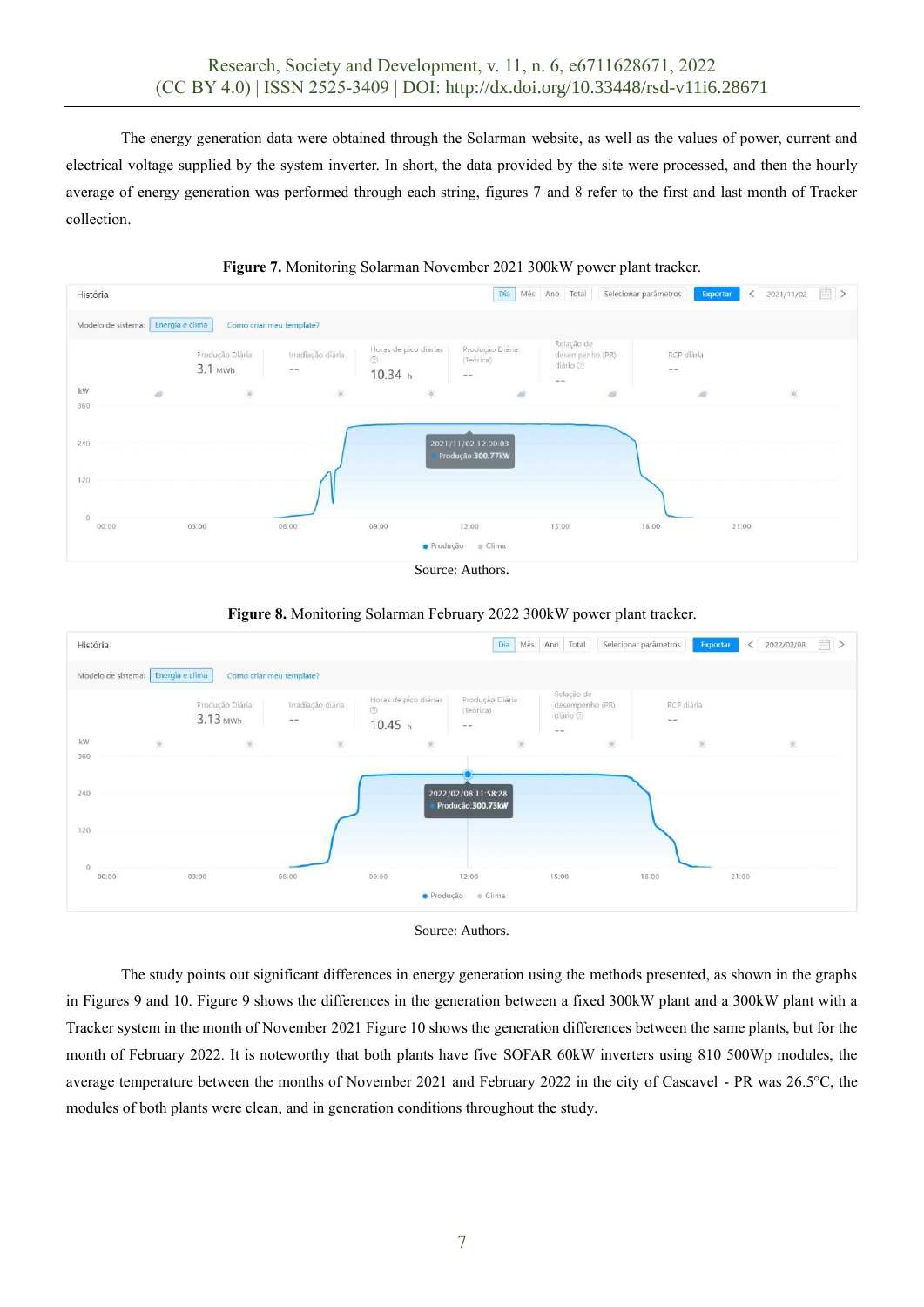

**Figure 9.** Generation (Tracker) x (Fixed) month of November 2021.

Source: Authors.



**Figure 10.** Generation (Tracker) x (Fixed) month of February 2022.

Source: Authors.

## **3. Results and discussions**

t-Student test for comparison of treatment means

(Tracker vs fixed month 11-2021 comparison)

Initially, through the analysis of residues, the assumptions required for the referred test were verified. For this, the standardized Residues for the observations were obtained. Graph 2 presents a normal probability plot (Q-Q plot) of the standardized residuals. In the normal probability graph, a dispersion in the extremes is observed. The hypothesis of normality of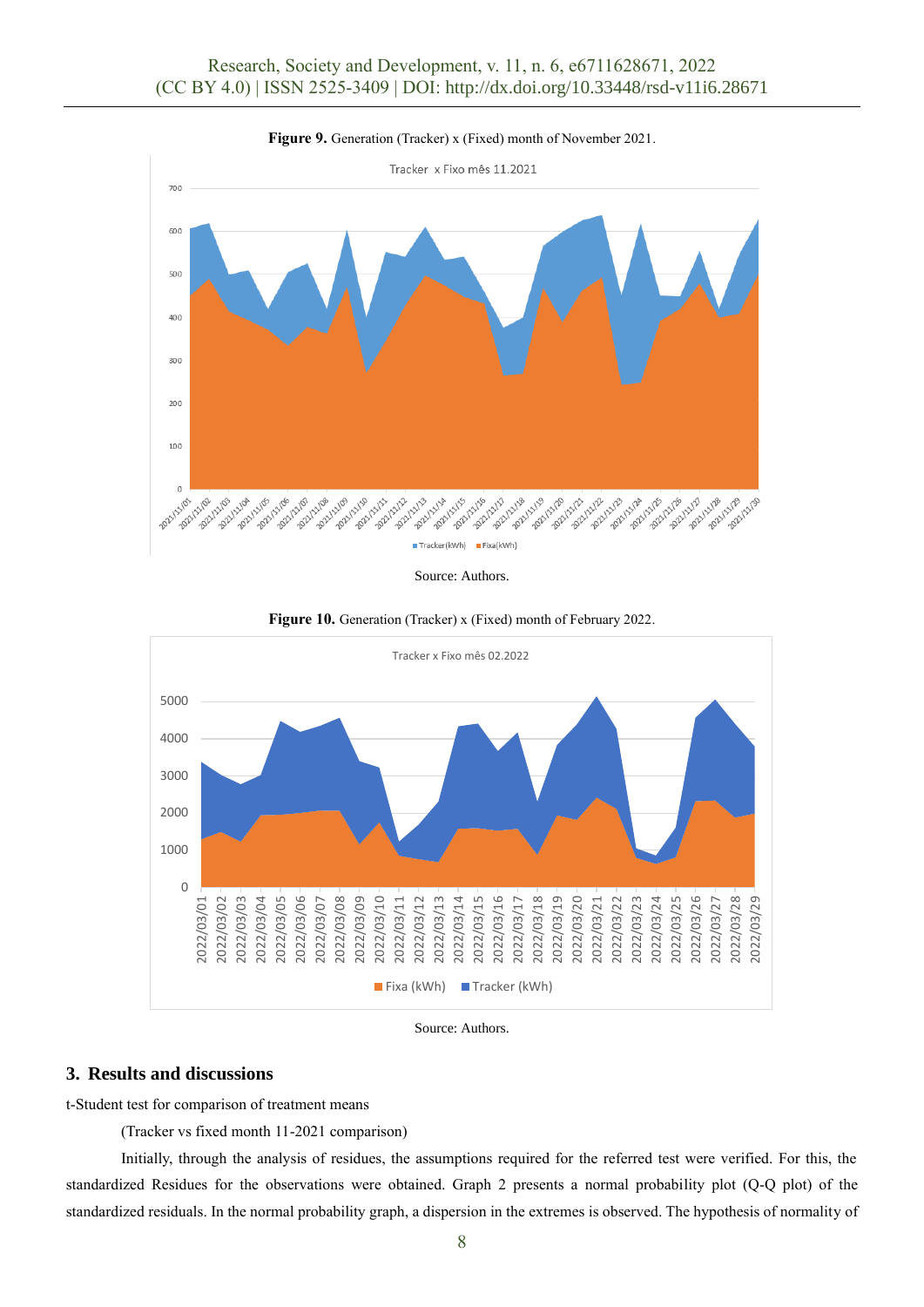the residuals, verified through the Shapiro-Wilk test, was rejected ( $p = 0.003707$ ). Thus, it can be said that the distribution of residuals is not normal.

**Graphic 2:** Fixed x Tracker normal probability plot with generation samples.



#### Gráfico normal de probabilidades



Graphic 3 presents the graph of observed values and standardized residuals. The graph shows a positive correlation between the residuals (Correlation coefficient  $r = 0.788$ ), indicating that the residuals are not independent.

Graphic 3: Graph of observed values and standardized residues Fixed x Tracker collected generation values.



Source: Authors.

Thus, as the requirements for performing the t-Student test were not met, the non-parametric Wilcoxon test with continuity correction was used. The test was significant ( $p=2.578 \times 10^{-6}$ ) indicating a significant difference between the compared methods. This difference can be observed through the Box Plot chart shown in Figure 11.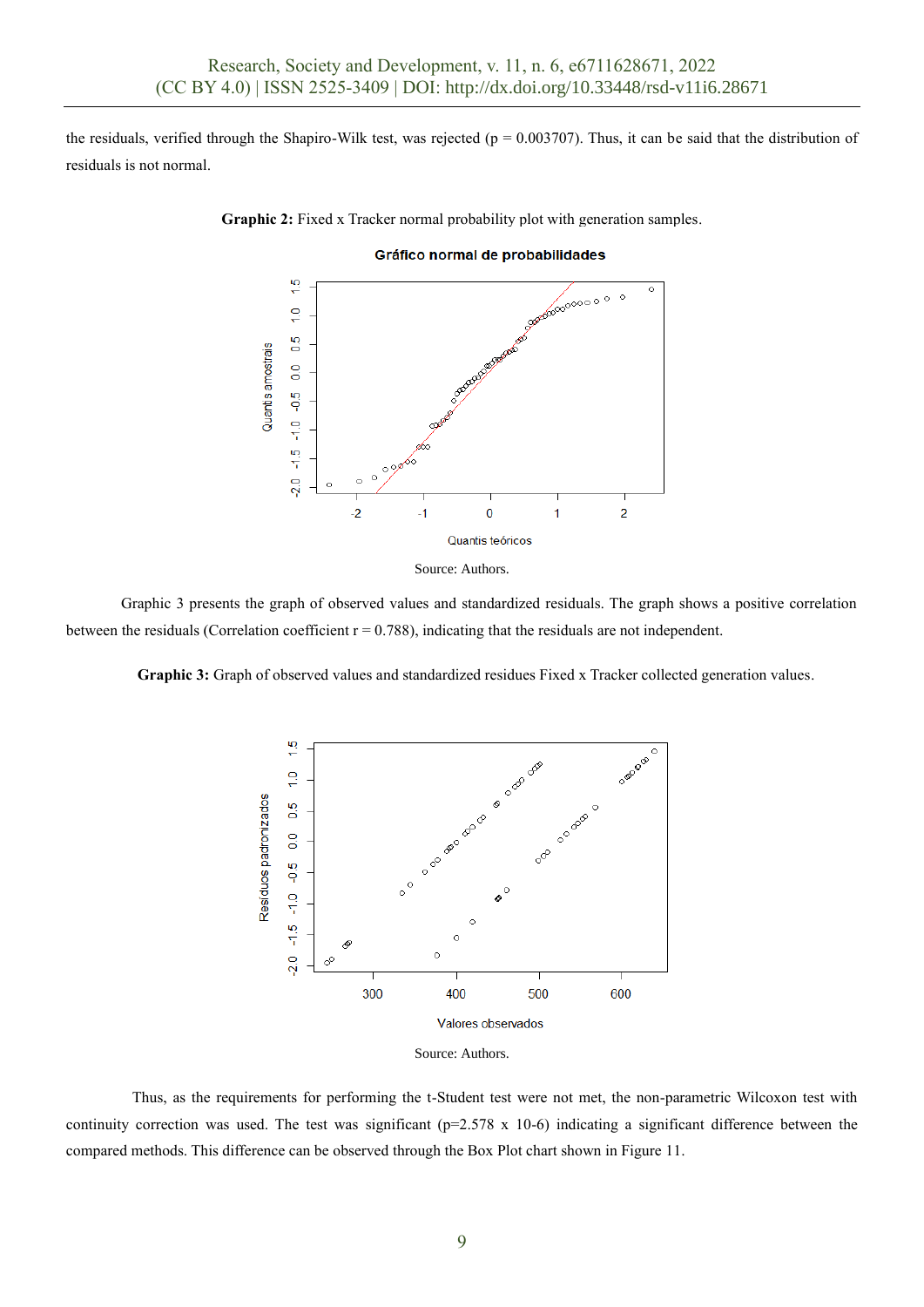### **Figure 11:** Box plot of observed values (Tracker and Fixed).





Under the conditions in which the present study was conducted, there was a significant effect in the application of the method of using the Tracker in relation to the fixed plant with a 60KW inverter.

The production gain exceeded 30% in the state of Paraná in November and December 2021.

We can also see something similar in the article by (Gutierrez, et al., 2020). Your experiment in the city of Aguascalientes, central Mexico, has an average gain of 29.9% in May compared to a fixed PV system with the optimal slope as shown in Figure 12.



**Figure 12:** Irradiance graph between (Tracker and Fixed).

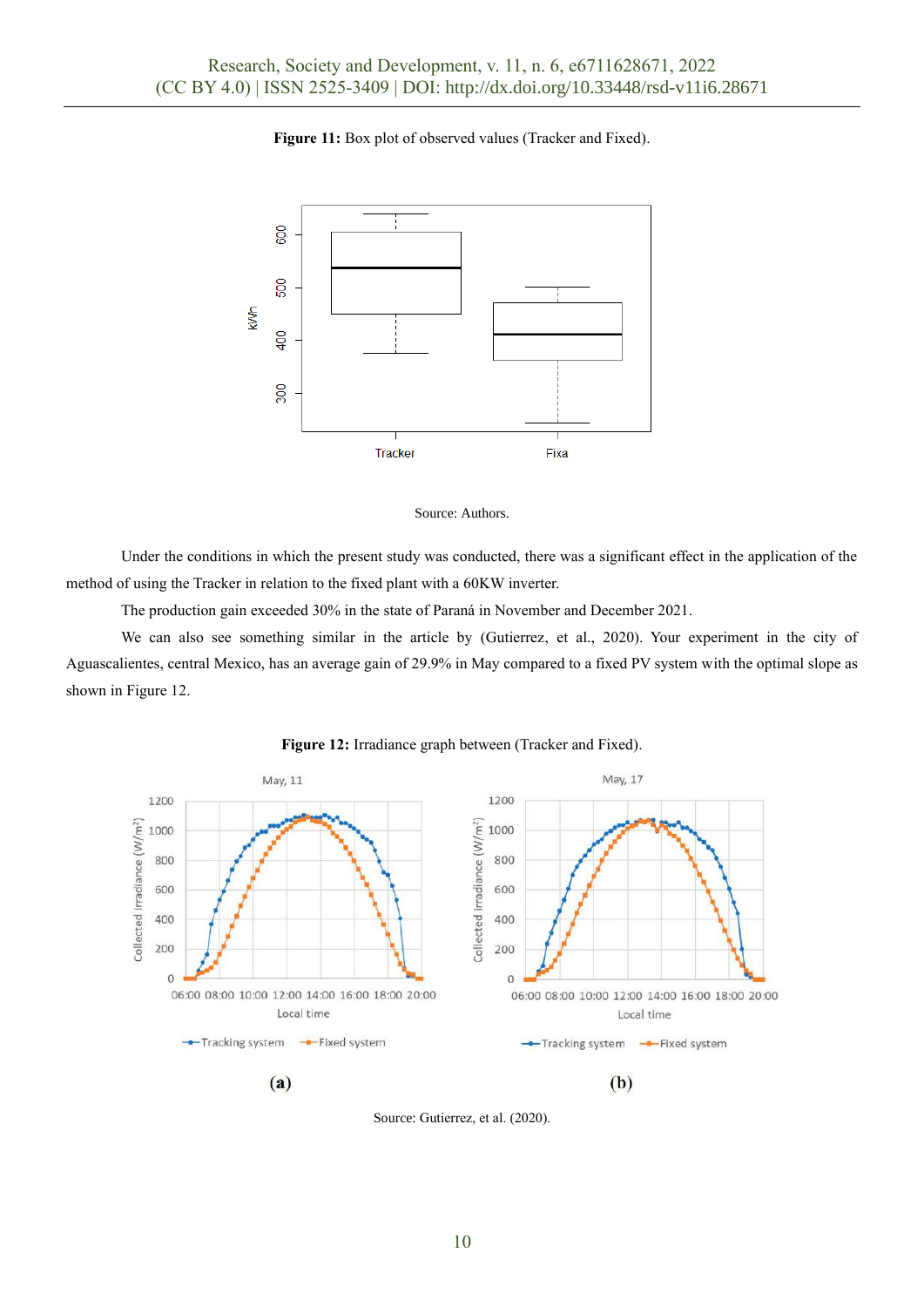The experiment in northern USA Tracker achieved an energy efficiency of 39% compared to the fixed system, in terms of real value, this means that the total cost of a system can be reduced significantly, considering that much more energy can be provided by the solar panel coupled to a solar tracking device. (Rizk, et al., 2008), Figure 13 shows the results.



**Figure 13:** Tracker irradiation measurements and the fixed system.

Source: Rizk, et al. (2008).

#### **4. Conclusion**

During the period of the four months of data collection between November 2021 and February 2022, the production levels of kw/h were evaluated between the fixed solar generation system with the solar tracker system between 300kW plants in the Cascavel region - PR

According to the statistical analysis, the Wilcoxon parametric with continuity correction test was significant (p=2.578 x 10-6) indicating a significant difference between the compared methods (Tracker x Fixed). A generation efficiency that exceeded 30% of the system with solar tracking compared to the fixed system.

The Tracker showed a higher generation on all collection days during the four months of collections compared to the other fixed system.

Thus, although this work has fulfilled its objective, there is still much to research, investigate and analyze in the current scenario of solar plants.

In a future perspective, it is expected that this work will make possible new contributions to the field of comparison of photovoltaic plants using the tracker with bifacial modules and normal modules according to each region of our country.

#### **Acknowledgements**

The Author thanks the Graduate Program in Energy Engineering in Agriculture, Ministry of Science, Technology, Innovation and Communications, National Council for Scientific and Technological Development (CNPq), LABTES - Laboratory of Sustainable Technologies, UNASP, Sheffield Hallam University, NIT - Technological Innovation Center, the companies Sparkin and Tangipar Group.